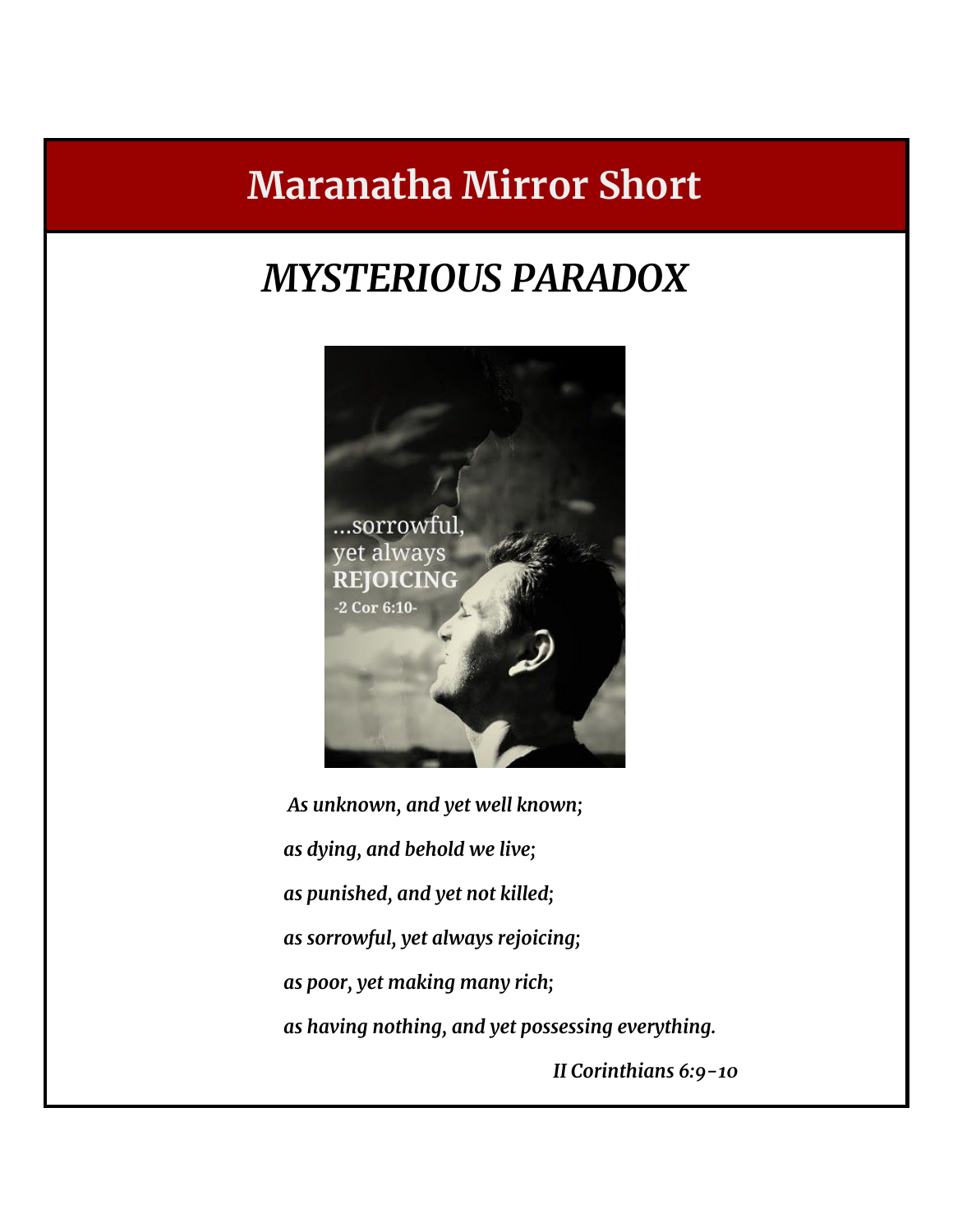# **Every follower of Jesus is a paradox:**

Crucified with Christ, yet *alive* with resurrection power.

Forgiven, yet *accountable* before God for every unforgiving word or deed.

God's strength made perfect in weakness.

Secure in God's love, yet baffled by God's ways.

But the most mysterious paradox of all is that we are…

### **Sorrowful, yet always rejoicing!**

There are believers who seem to bubble over with joy day and night. Even at funerals they cannot contain their joy. They seem to know nothing of sorrow.

There are believers who never stop weeping---for themselves, for this tragic world, for the absurd injustice of human existence. They seem to know no joy.

Yet in Jesus we see *both* deep sorrow and unspeakable joy.

#### **Deep sorrow.**

*And when he drew near and saw the city he wept over it, saying, "Would that even today you knew the things that make for peace! But now they are hid from your eyes.*

*For the days shall come upon you, when your enemies will cast up a bank about you and surround you, and hem you in on every side, and dash you to the ground, you and your children within you, and they will not leave one stone upon another in you; because you did not know the time of your visitation."*

*Luke 19:41-44*

Jesus wept for Jerusalem.

Before he raised Lazarus from the dead, Jesus wept.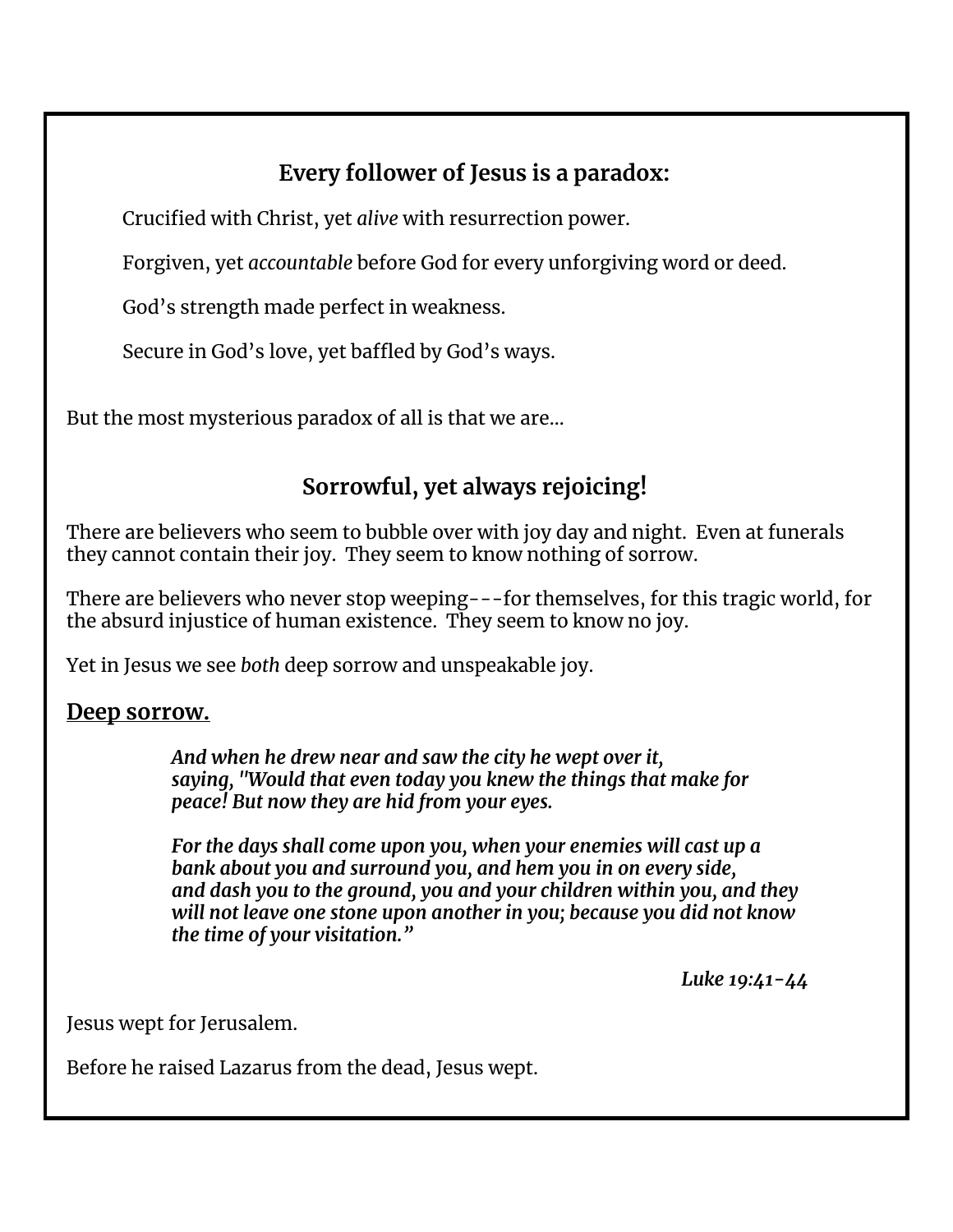

*"Blessed are those who mourn, for they shall be comforted."*

If we follow Jesus, we will know deep sorrow.

We will mourn for all the suffering that pervades this sad world, for our own failure to impart hope.

### **Unspeakable joy.**

*In that same hour he rejoiced in the Holy Spirit and said, "I thank thee, Father, Lord of heaven and earth, that thou hast hidden these things from the wise and understanding and revealed them to babes; yea, Father, for such was thy gracious will."*

*Luke 10:21*

Jesus not only rejoices, he gives joy to those who follow him.

*"These things I have spoken to you, that my joy may be in you, and that your joy may be full."*

*John 15:11*